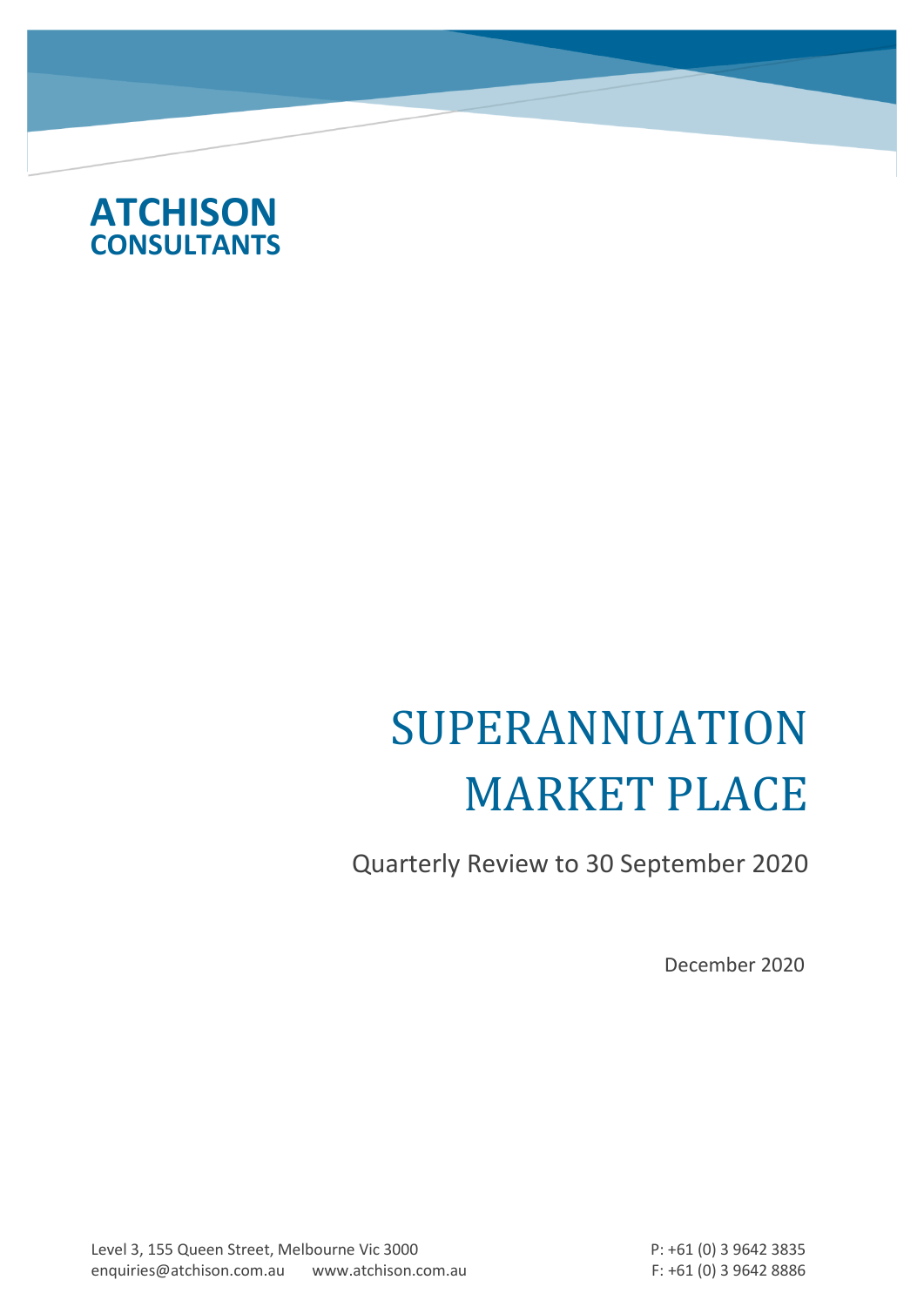### **Special Feature: Retirement Income Review – Superannuation Guarantee**

Whilst the recently released Retirement Income Review didn't produce any specific recommendations, it did propose and sound out future possibilities and the state of the current compulsory super scheme. Research conducted within the report demonstrates that the current Australian retirement income system is effective and sustainable. A big talking point from the review, and one which has been discussed at length is the proposed increase to super guarantee whereby under current rules, employers must pay 9.5% of their employees income into super, with legislated increases to 12% on 1 July 2025; the incremental increases can be see below.

| <b>Period</b>                            | <b>Super Guarantee Rate</b> |
|------------------------------------------|-----------------------------|
| 1 July 2002 - 30 June 2013               | 9.00%                       |
| 1 July 2013 - 30 June 2014               | 9.25%                       |
| 1 July 2014 - 30 June 2021               | 9.50%                       |
| 1 July 2021 - 30 June 2022               | 10.00%                      |
| 1 July 2022 - 30 June 2023               | 10.50%                      |
| 1 July 2023 - 30 June 2024               | 11.00%                      |
| 1 July 2024 - 30 June 2025               | 11.50%                      |
| 1 July 2025 $-$ 30 June 2026 and onwards | 12.00%                      |
| Source: ATO                              |                             |

An extract from the review concluded that, "more efficient use of savings in retirement can have a bigger impact on improving retirement income than increasing the superannuation guarantee (SG)''. These findings will no doubt have a major impact over the short term and also provide Scott Morrison and the current government evidence and support if they were to indeed, delay or perhaps scrap the proposed increase to the previously legislated super guarantee increases which were set to commence 1 July 2021.

While the review does support the notion of compulsory super, noting that many workers would fall short in retirement without it, a key reminder is that with increases to the super guarantee comes the negative impact of lower income at the expense of growth in take home pay, with evidence suggesting that ''A rate of compulsory superannuation that would result in people having an increase in their living standards in retirement may involve an unacceptable reduction in living standards prior to retirement''. Add to this the economic impact to employment starting from last year's bushfires and this year's global pandemic, many individuals are currently suffering and if the guarantee were indeed to increase as proposed, what detriment or strain would this further put on individuals and what bigger deficit would the Australian economy look like.

Further, evidence suggests that increasing mandatory super would not actually benefit low- and middleincome earners, it would benefit the relatively rich, an incentive for receiving high tax concessions and contributing more to super.

It will be wait and see over the next six months to determine which approach the current Government will take and which findings from the review the Government will implement, whichever way they turn it will have a profound impact to each Australians retirement and future inflows into the Superannuation system.

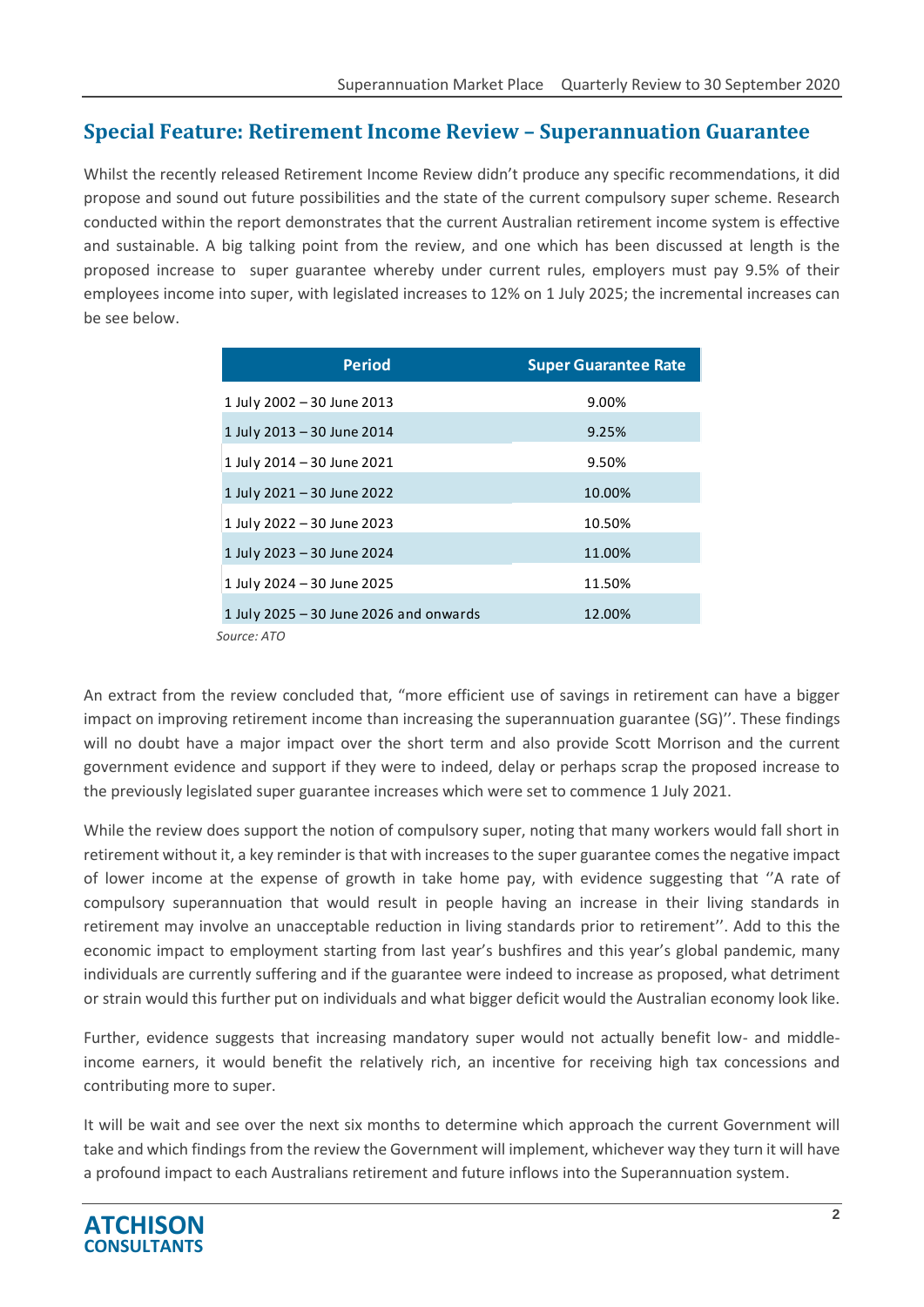# **Early Release Superannuation Scheme Update**

Latest data released by APRA of the early release super scheme from inception to 6 December 2020 as per the dashboard below shows the current status of the scheme:



Source: APRA

- ➢ \$35.6billion payments have been made
- $\triangleright$  On average, super funds are taking 3.3 business days to make payments
- $\triangleright$  The average payment amount is \$7,647
- $\triangleright$  95% of applications have been paid within five business days
- $\triangleright$  3.4 million initial application have been received with the average application amount of \$7,400
- $\triangleright$  1.4 million repeat applications have been received with the average application amount of \$8,298

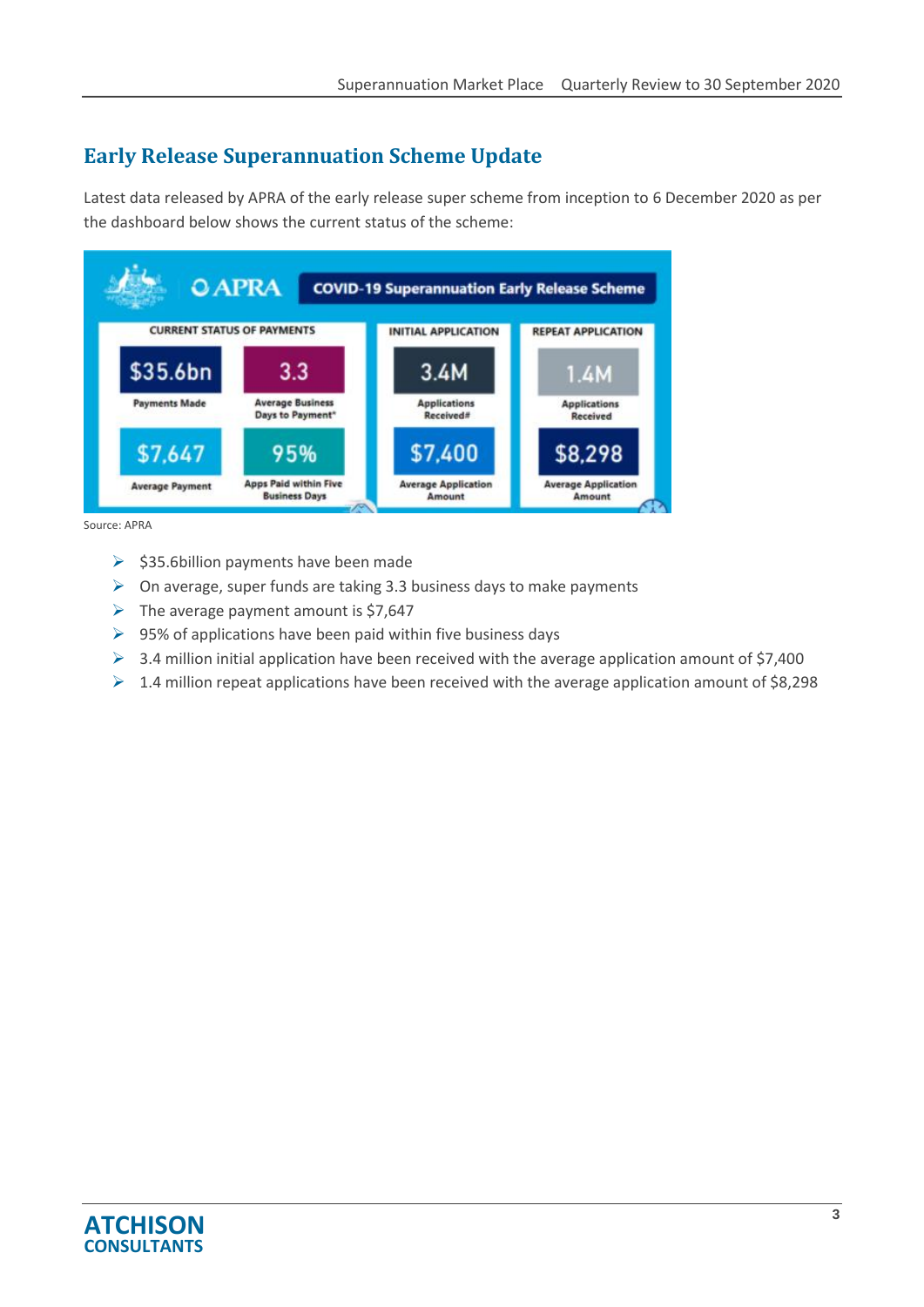## **Superannuation Market Place**

Total Australian superannuation assets increased by 0.6% over the quarter to September 2020 to approximately \$2.9 trillion (refer to Table 2). In terms of equity performance over the quarter, as shown in Table 1 below, growth assets with the exception of Australian Equities and International Listed Property ended the quarter in positive territory.

#### *Table 1: Quarterly Equity Performance – 30 September 2020*

|                                                                     |                                         | <b>Quarterly Return</b> |
|---------------------------------------------------------------------|-----------------------------------------|-------------------------|
| <b>Asset Class</b>                                                  | <b>Index</b>                            | (%)                     |
| <b>Australian Equities</b>                                          | <b>S&amp;P/ASX 200 TR</b>               | $-0.4$                  |
| <b>International Equities</b>                                       | MSCI World Ex Australia TR (AUD)        | 3.9                     |
| <b>International Equities (Hedged)</b>                              | MSCI World Ex Australia (hedged to AUD) | 6.4                     |
| <b>Australian Listed Property</b>                                   | S&P/ASX 200 A-REIT TR (AUD)             | 7.0                     |
| <b>International Listed Property</b><br>Source: S&P, MSCI, FTSE, FE | FTSE EPRA/NAREIT Developed TR (AUD)     | $-1.7$                  |

The composition, in terms of fund types, is as follows:

#### *Table 2: Assets by Fund Type – 30 September 2020*

| <b>Type</b>                     | <b>Assets</b><br>(\$ Billion) | <b>Assets</b><br>(%) |
|---------------------------------|-------------------------------|----------------------|
| <b>APRA-Regulated</b>           |                               |                      |
| Corporate                       | 57.6                          | 2.0                  |
| Industry                        | 761.0                         | 26.3                 |
| <b>Public Sector</b>            | 535.5                         | 18.5                 |
| Retail                          | 597.7                         | 20.7                 |
| Other                           | 1.9                           | 0.1                  |
| <b>Total APRA-Regulated</b>     | 1953.7                        | 67.6                 |
| <b>Self-Managed Super Funds</b> | 728.2                         | 25.2                 |
| Other                           | 209.3                         | 7.2                  |
| <b>Total</b>                    | 2891.2                        | 100.0                |

*Source: APRA, Atchison Consultants*

Australian superannuation total assets decreased 1.6% over the one year period to September 2020, significant falls over the March 2020 quarter due to COVID-19 and the Early Release Superannuation Scheme that commenced on 20 April once again contributed to the decrease. According to APRA, contributions into superannuation decreased over the September 2020 quarter by 20.6%, with total contributions also decreasing 2.8% compared to the September 2019 quarter.

On a forecast basis, over the coming 10 years, total super assets are expected to grow to \$4.9 trillion in 2030.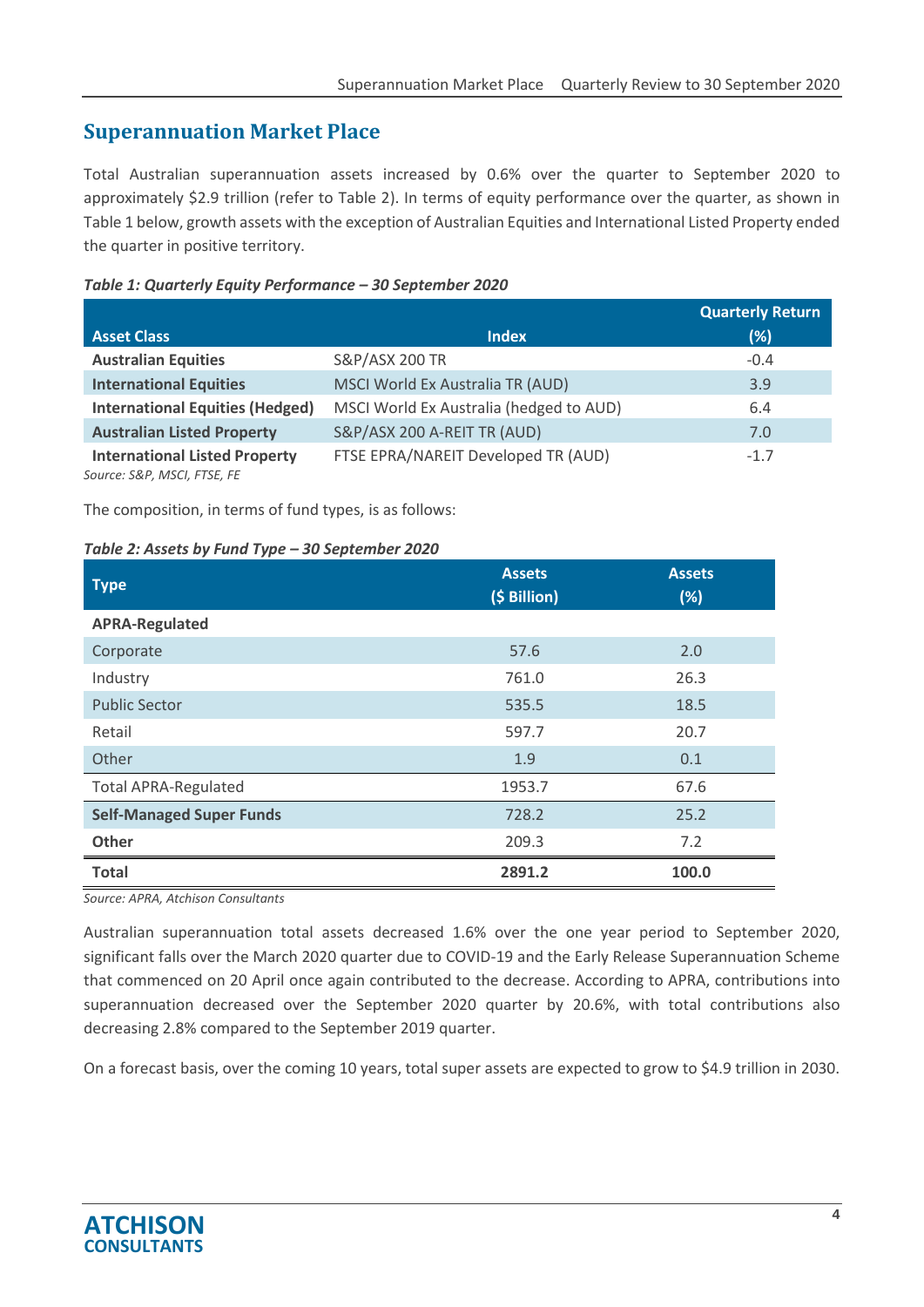## **Superannuation Industry Sectors**

At September 2020, industry funds held the largest proportion of superannuation assets, accounting for 26.3% of total assets, self-managed funds closely followed with 25.2% of total superannuation assets. Retail funds held the third largest portion, representing 20.7%.

Superannuation assets by segment with the exception of SMSFs, were able to continue on from the June 2020 increase and once again increase total assets, as evident in the below Figure. Figure 1 also provides a breakdown of the superannuation industry over time.

#### *Figure 1: Superannuation Assets by Segment – 30 September 2020*



*Source: APRA, Atchison Consultants*

3250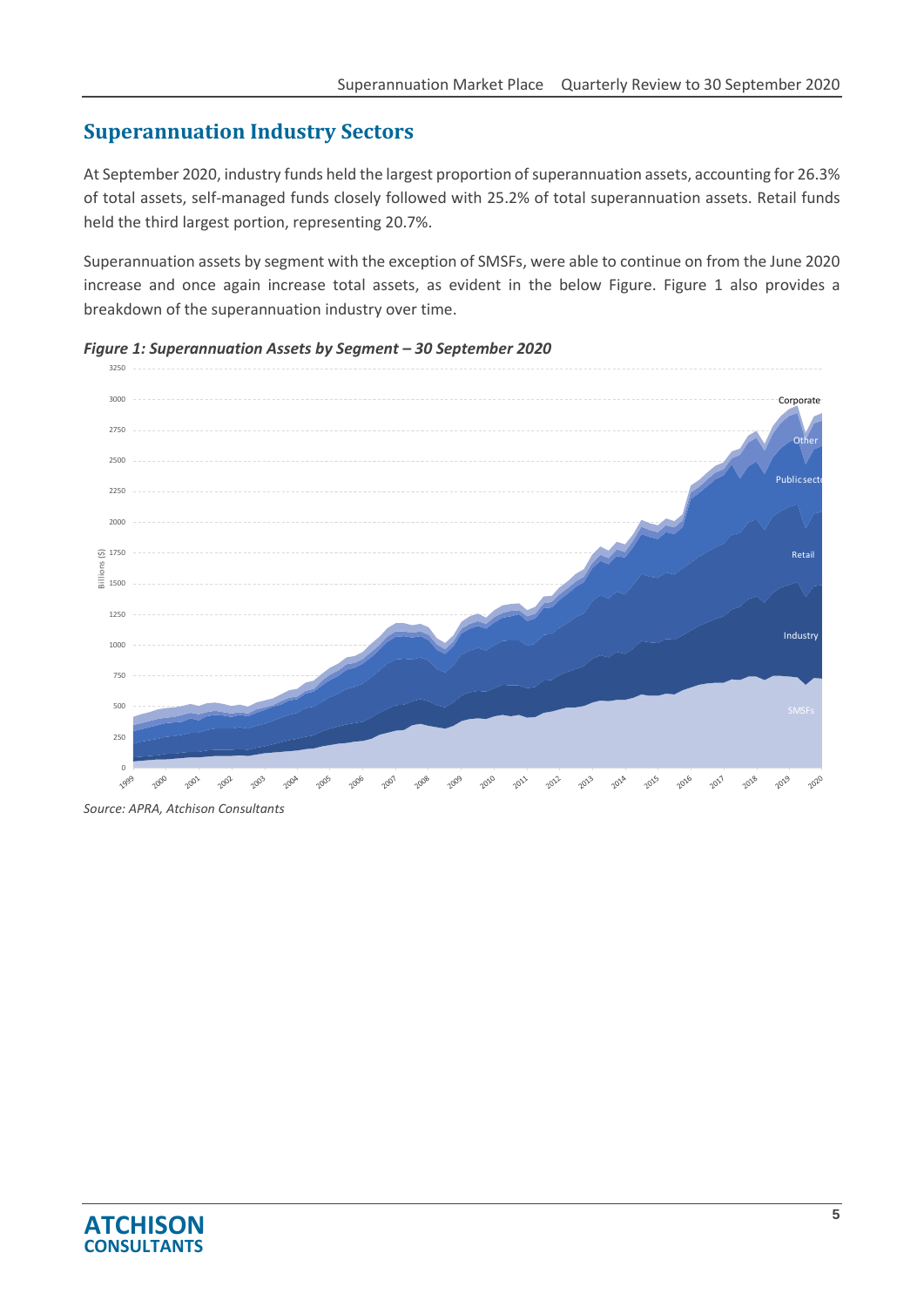

*Figure* 2: *Growth of \$10,000 over 10 years based on quarterly rate of returns – 30 September 2020* 

The performance of each fund type has stayed relatively similar over time, with members of all funds seeing strong growth in assets, with the exception over the March 2020 quarter due to the COVID  $-$  19 pandemic, with performance declining significantly. Performance over the more recent September 2020 quarter as shown in Figure 2, continued on from the June 2020 rebound, recovering some of the losses experienced from the March 2020 quarter. The Figure also shows the rate of return over the last 10 years, where industry and public sector funds have produced stronger returns over the 10 year period relative to retail and corporate funds. This reflects member sentiment but also the difficulty retail funds have faced over the last 10 years in gaining and returning to members when competing against not for profit funds.



*Source: APRA, Atchison Consultants*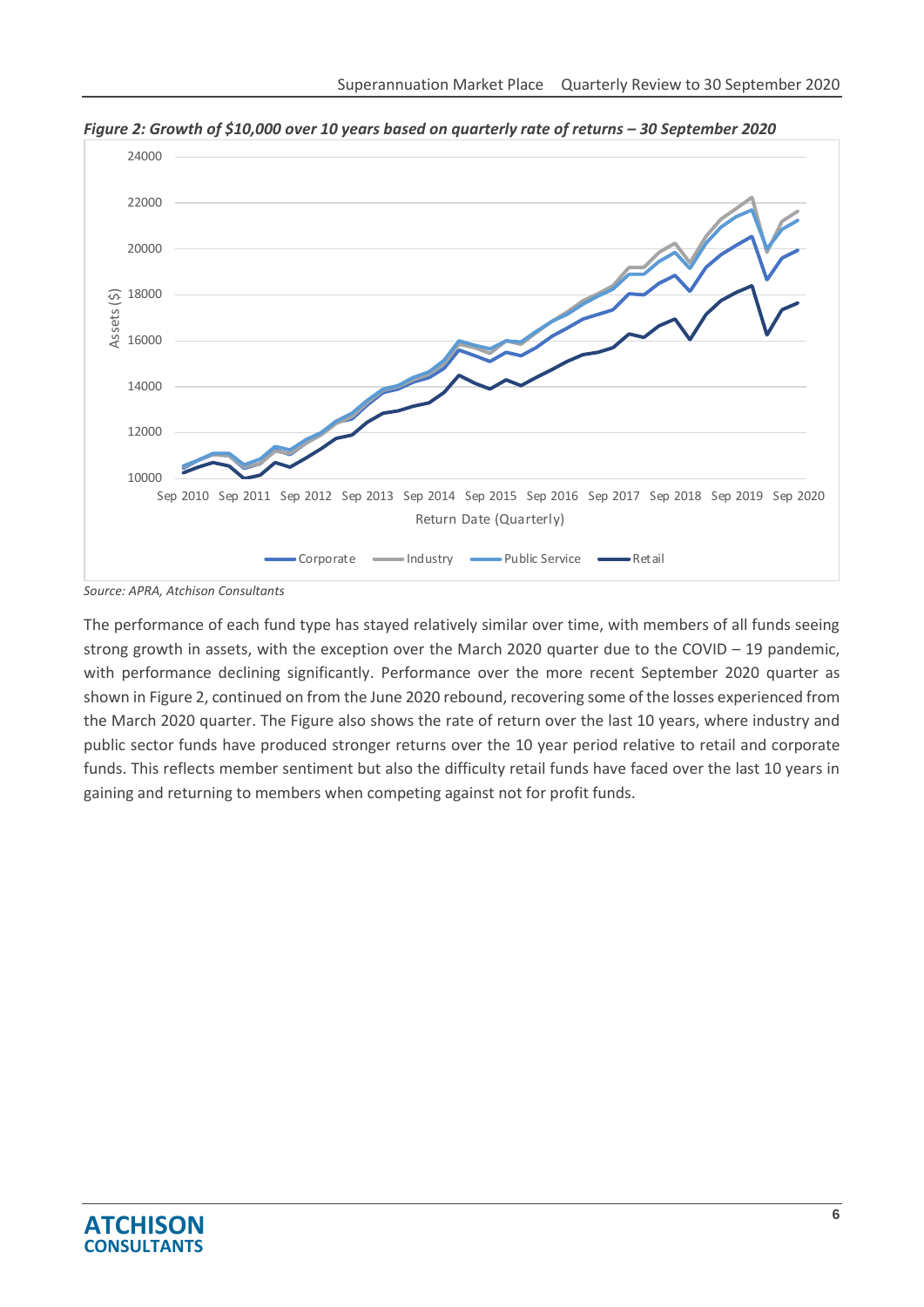## **Asset Flows**

Contributions to APRA regulated superannuation (excluding self-managed funds) amounted to \$27.7 billion in the September 2020 quarter, a 2.8% decrease from the September 2019 quarter.

As shown in Figure 3, \$33.9 billion was paid in benefit payments in the September 2020 quarter, an increase of 50.7% from the September 2019 quarter, reflecting the impact of the COVID related early release program. Total benefit payments for the year ending September 2020 were \$114.2 billion.





*Source: APRA, Atchison Consultants*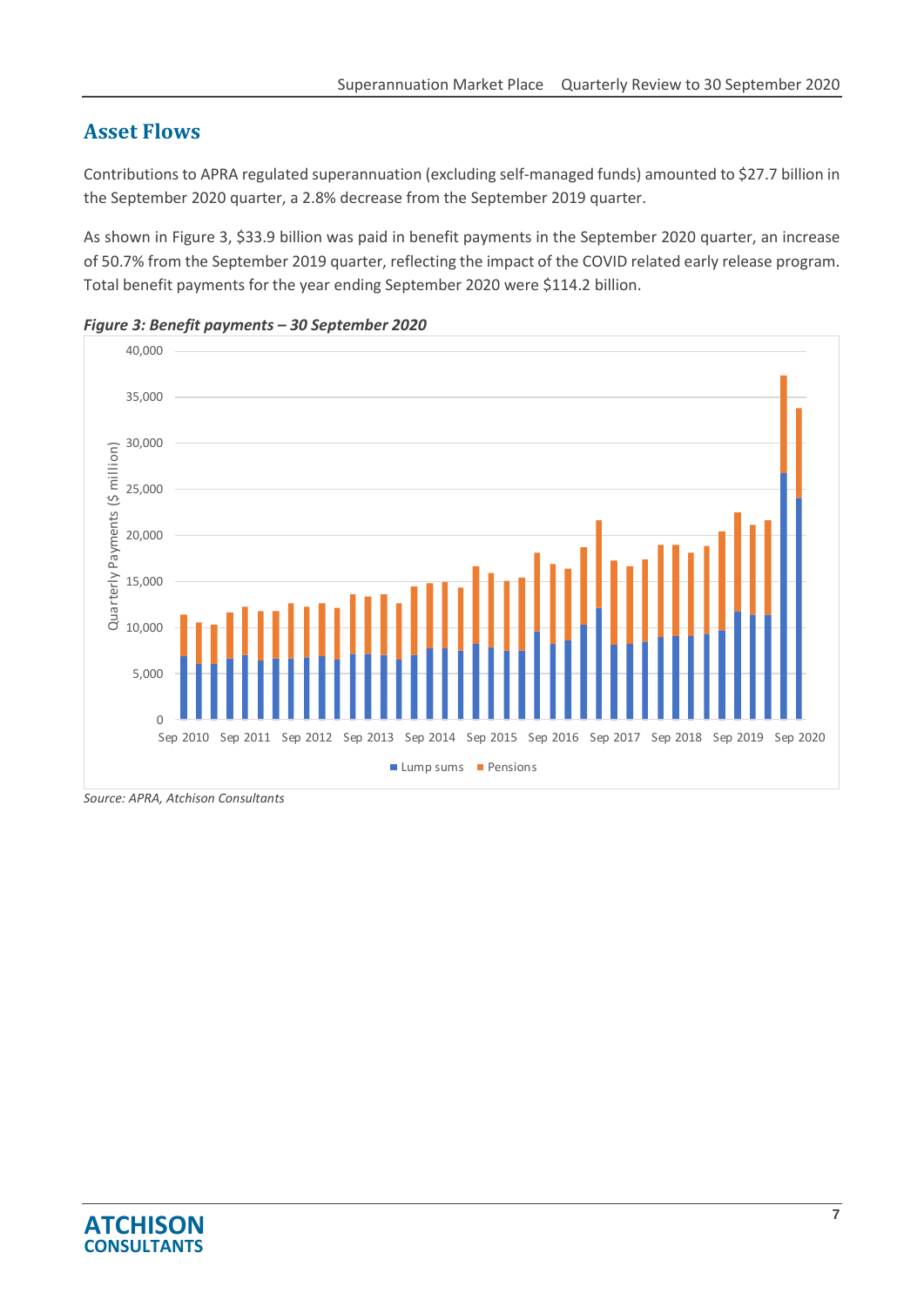## **Asset Allocations**

As shown in Table 3 below, superannuation entities reduced their exposure to International Fixed Income and Australian listed equity, by 0.8% and 1.4% respectively, while the largest increases over the one year period to 30 September 2020 included Cash and International Listed Equity, with increases of 2.3% and 0.3% respectively.

| Table 3: Average Asset Allocation - 30 September 2020 |  |
|-------------------------------------------------------|--|
|                                                       |  |

|                                       | <b>Sept 2019</b> | <b>Sept 2020</b> |
|---------------------------------------|------------------|------------------|
| <b>Type</b>                           | (%)              | (%)              |
| Cash                                  | 9.6              | 11.9             |
| <b>Fixed Income</b>                   |                  |                  |
| Australian Fixed Income               | 12.5             | 12.3             |
| <b>International Fixed Income</b>     | 9.4              | 8.6              |
| of which: currency Hedged             | 59.0             | 60.3             |
| <b>Total Fixed income</b>             | 21.9             | 20.9             |
| <b>Equity</b>                         |                  |                  |
| <b>Australian Listed Equity</b>       | 22.2             | 20.8             |
| <b>International Listed Equity</b>    | 24.5             | 24.8             |
| of which: currency Hedged             | 30.9             | 29.6             |
| <b>Unlisted Equity</b>                | 4.1              | 4.2              |
| <b>Total Equity</b>                   | 50.9             | 49.9             |
| Property                              |                  |                  |
| <b>Listed Property</b>                | 3.2              | 2.7              |
| <b>Unlisted Property</b>              | 5.4              | 5.4              |
| <b>Total Property</b>                 | 8.6              | 8.2              |
| Infrastructure                        |                  |                  |
| Listed Infrastructure                 | 1.5              | 1.4              |
| Australian Unlisted Infrastructure    | 2.6              | 2.7              |
| International Unlisted Infrastructure | 1.6              | 1.9              |
| of which: currency Hedged             | 57.2             | 58.1             |
| <b>Total Infrastructure</b>           | 5.6              | 6.0              |
| <b>Commodities</b>                    | 0.1              | 0.1              |
| <b>Other</b>                          | 3.3              | 2.9              |
| of which: Hedge funds                 | 1.6              | 1.2              |
| <b>Total</b>                          | 100.0            | 100.0            |

*Source: APRA, Atchison Consultants*